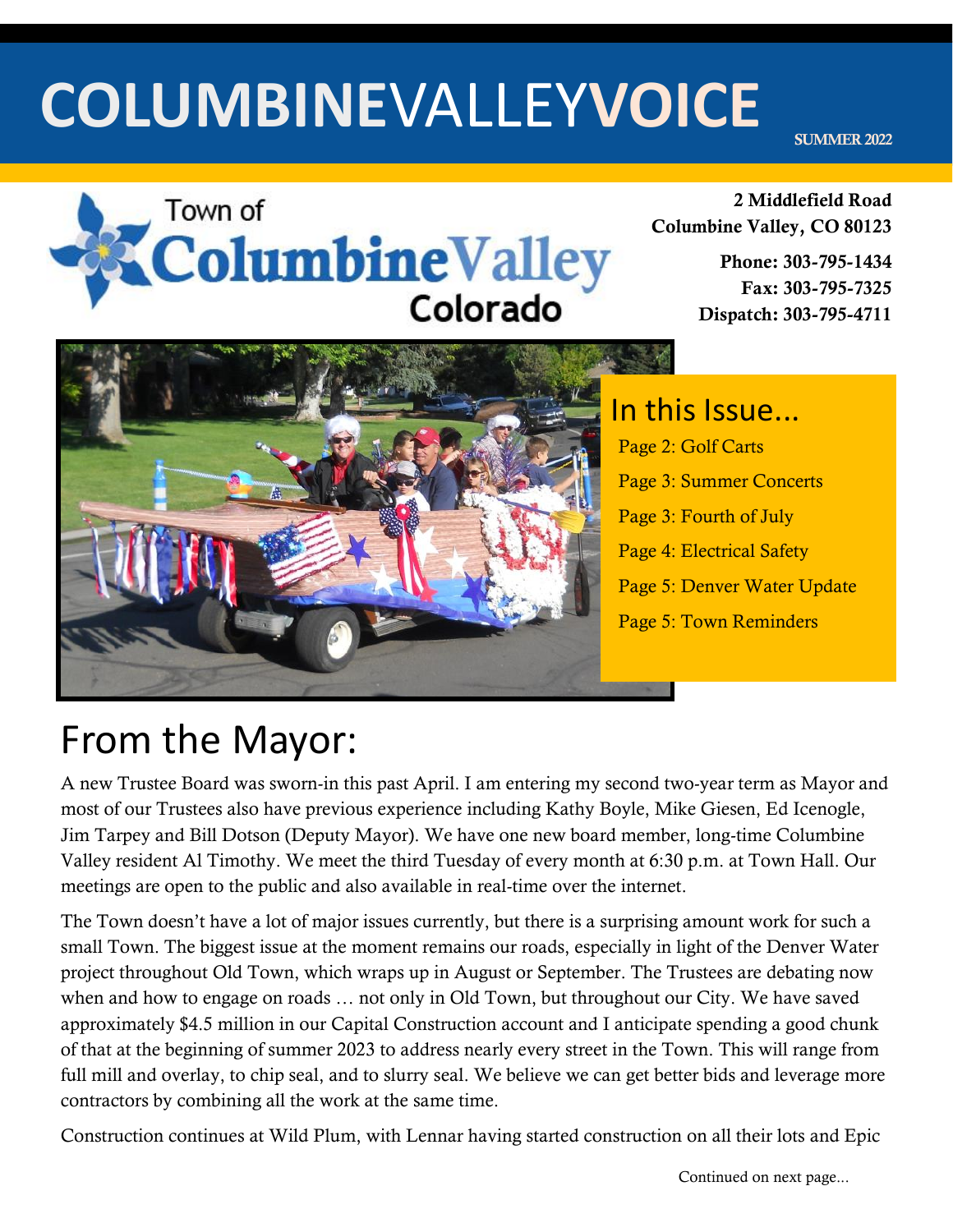#### PAGE 2 | SUMMER 2022

## **MAYOR & BOARD OF TRUSTEES**



Roy Palmer, Mayor (Term Expires April 2024)

Bill Dotson, Mayor Pro Tem Trustee (Public Safety) (Term Expires April 2026)

Kathy Boyle, Trustee (Community Affairs) (Term Expires April 2024)

Mike Giesen, Trustee (Finance) (Term Expires April 2024)

Ed Icenogle, Trustee (Public Works) (Term Expires April 2026)

Jim Tarpey, Trustee (Planning) (Term Expires April 2024)

Al Timothy, Trustee (Building) (Term Expires April 2026)

Mail Correspondence To: 2 Middlefield Road Columbine Valley, CO 80123

Or Email To: BoardofTrustees@columbinevalley.org

## From the Mayor (cont.)

Homes moving rapidly as well. All the houses should be finished in about a year from now. We don't have any other large tracts of vacant land in the Town, but we do anticipate two or three small (2-3 lot) zoning requests in the near future.

Finally, our staff is hard at work planning for our  $4<sup>th</sup>$  of July parade and 5k run, as well as for this summer's concert series (June 23, July 14, and Aug. 4). These are great events and I encourage you to bring your family out.

- Mayor Roy Palmer

## GOLF CART REMINDER

The Town of Columbine Valley adopted the 2020 Model Traffic Code for Colorado. As part of the revisions to the Code, state law allows a municipality to elect whether they will allow golf carts on municipal roadways. Columbine Valley adopted an ordinance (10.08.030) which states that a golf cart may only be operated on public roads by a



licensed driver. While being operated on a roadway in the town, between the hours of sunset and sunrise, the golf cart must be equipped with two headlights and two taillights which are visible at a distance of 500 ft. Additionally, golf carts must be operated in accordance with state and local laws, which mean all traffic laws apply such as stopping at stop signs.

Golf carts are prohibited from operating on S. Platte Canyon Rd. which is a state highway. Golf carts are allowed to cross over S. Platte Canyon Rd. but please keep in mind that Columbine Valley ordinance 10.08.030 only applies to roadways within the town limits. Once you cross over S. Platte Canyon Rd. or W. Bowles Ave. you are subject to the regulations of that jurisdiction. You should familiarize yourself with the law in each jurisdiction prior to operating a golf cart on their roadways.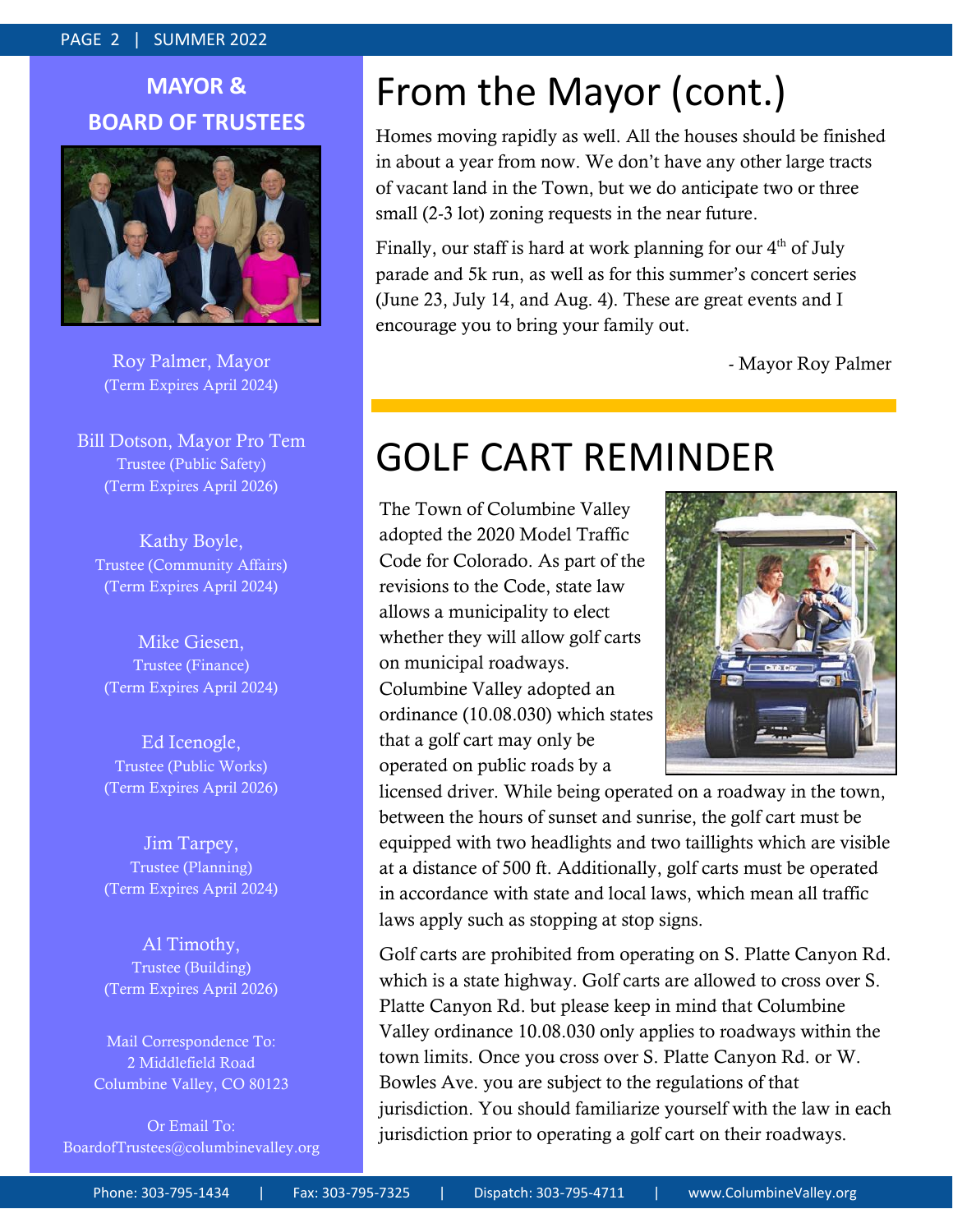# Summer Concerts

Plan to join us for the 2022 Summer Concert Series at Town Hall!

- Thursday, June 23: The Long Run—Colorado's Tribute to the Eagles is back by popular demand with Steuben's Food Truck
- Thursday, July 14: Dr. Kool & the Disco Divas—Unforgettable melodies from the Disco Era with Sizzle Food Truck
- Thursday, August 4: Montage—Extraordinary party band performing hits from yesterday and today with LB Tacos Food Truck

Music starts at 6:15 p.m. Food trucks will start serving at 6:00 p.m. or you can bring your own picnic dinner along with your chairs and blankets.



## **JULY 3RD FIRE WORKS AT CCC**

The Town is once again partnering with Columbine Country Club to open the driving range to all Town residents for fireworks viewing. Starting at 8:00 p.m. please access the driving range from the front of the Country Club (east side). Sunset is at 8:30 and the show will begin shortly there-after.

Bring lawn chairs or blankets. No food, beverage or restrooms will be provided by the Town or Country Club. This will be a great lead-in to the 5k, Parade and festivities the next day!

### The 33rd Annual Fourth of July Parade & Festival

7:00 a.m.—5k Walk/Run Start at Town Hall - check the website for registration information!

7:30 a.m.—Pancake Breakfast (at corner of Fairway & Driver Lanes)

8:00 a.m.—Cart Decorating Contest Most Original | Most Creative | Most Patriotic

8:20 a.m.—Mayor's Welcome

8:30 a.m.—Singing of the National Anthem

8:40 a.m.—Parade Kick-Off featuring American Legion and Party Crashers Brass & Drums

9:00 a.m.—Festival at Columbine Park @ Town Hall with Live Entertainment, Face Painters & Balloon Artists, Root Beer Floats and more!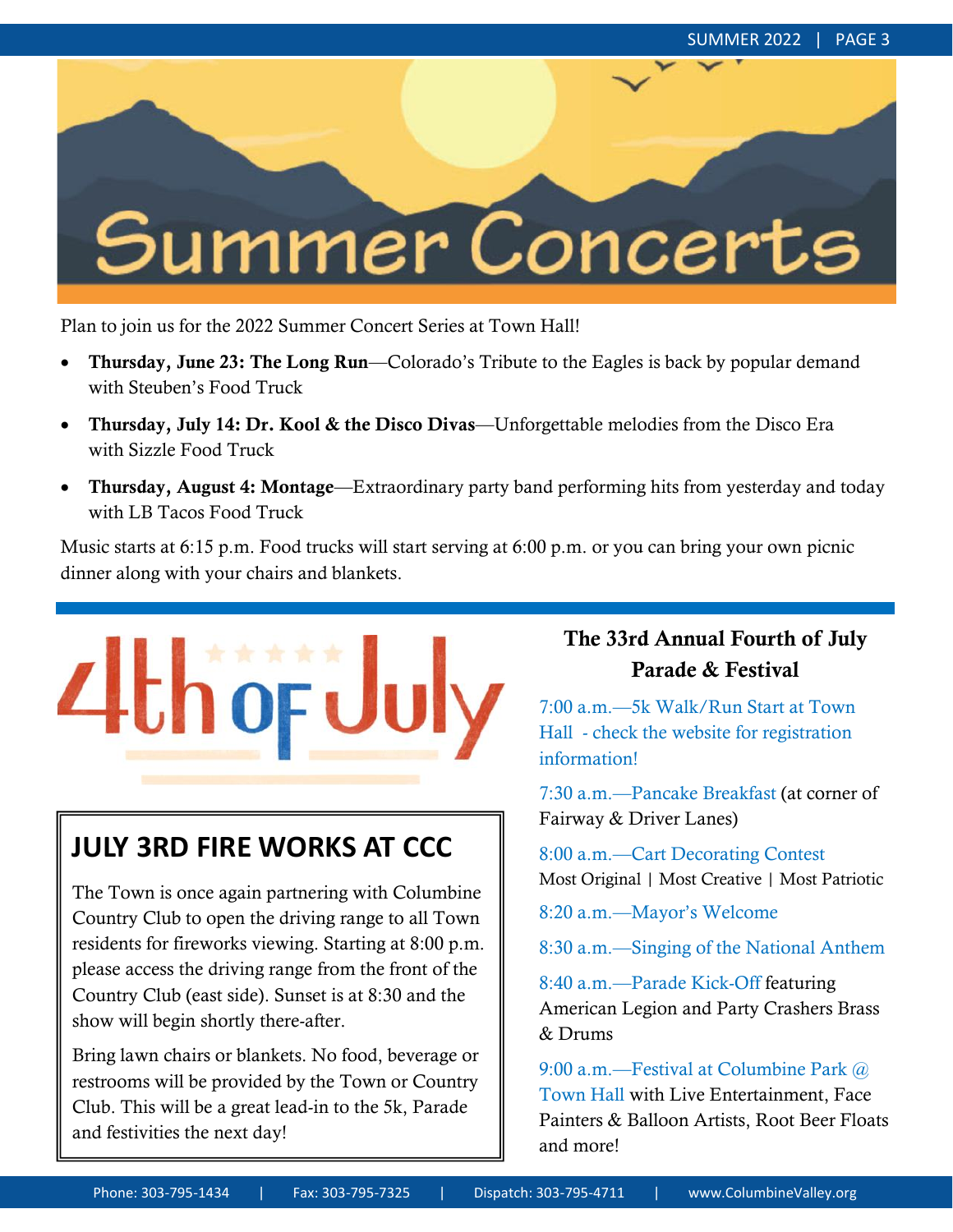## ELECTRICAL SAFETY

*From South Metro Fire Rescue's Community Risk Reduction Bureau*

Have you ever been tempted to use a frayed phone charger? Are you guilty of using multiple extension cords? Are your kids always unplugging your appliances so they can charge their devices?

Faulty electrical outlets, frayed cords, or improper charging techniques are a leading cause of residential fires. We have more electronics in our homes than ever. Here are some tips to help you stay connected safely.

#### Take Charge:

When charging cell phones, tablets, and laptops, make sure they are on a solid nonflammable surface. As mobile devices charge, they produce heat. Charging devices on your bed, couch, or other soft surface, limits the amount of air flow around the device. As a result, both the soft surface and the charging device could heat enough to start a fire.

#### Loose outlets:

Do plugs fall out of your outlets? A loose outlet is a sign that your outlet is not making a solid connection with the rest of the power in your home. This can create sparks which could lead to a fire inside your wall. A loose outlet should be inspected and replaced.

#### Damaged electrical and extension cords:

Are your cords showing signs of wear and tear? If electrical cords are fraying, pulling away from the plug, or you see exposed wires, it is time for a new cord. Do not try to fix the cords; replace them. Frayed cords can harm you or harm your device.

#### Outlets and power strips:

Can you overload an outlet or a power strip? Yes. If you have multiple items plugged into one outlet, the outlet is pulling more electricity than it was designed for. Never plug one power strip into another. Never plug an extension cord into a power strip. This can result in an electrical fire which may start behind the wall and go undetected until it has advanced dangerously.

#### Other helpful hints:

- Never put water on an electrical fire.
- Know how to turn off electricity to your home.
- Appliances should be plugged directly into the wall. Large appliances like refrigerators require a lot of power and frequently cycle on and off, which can easily overload a power strip.
- Not all extension cords are the same. Some are not designed for use outside. Make sure the extension cord is designed your intended use.
- Learn about volts, amps, and watts in this video: [https://youtu.be/Rl7JcaigBAM](https://gcc02.safelinks.protection.outlook.com/?url=https%3A%2F%2Fyoutu.be%2FRl7JcaigBAM&data=04%7C01%7CColleen.Potton%40southmetro.org%7Ce4096418568b42a2744808d9e676542c%7C1f7e97c6d8d44b178228e036631a9c6e%7C0%7C0%7C637794218199483920%7CUnknown%7CTWFpbGZsb3d8)

For information on other safety issues, visit [www.southmetro.org](http://www.southmetro.org) or contact Selena Silva, Community Risk Reduction Specialist, [selena.silva@southmetro.org.](mailto:selena.silva@southmetro.org)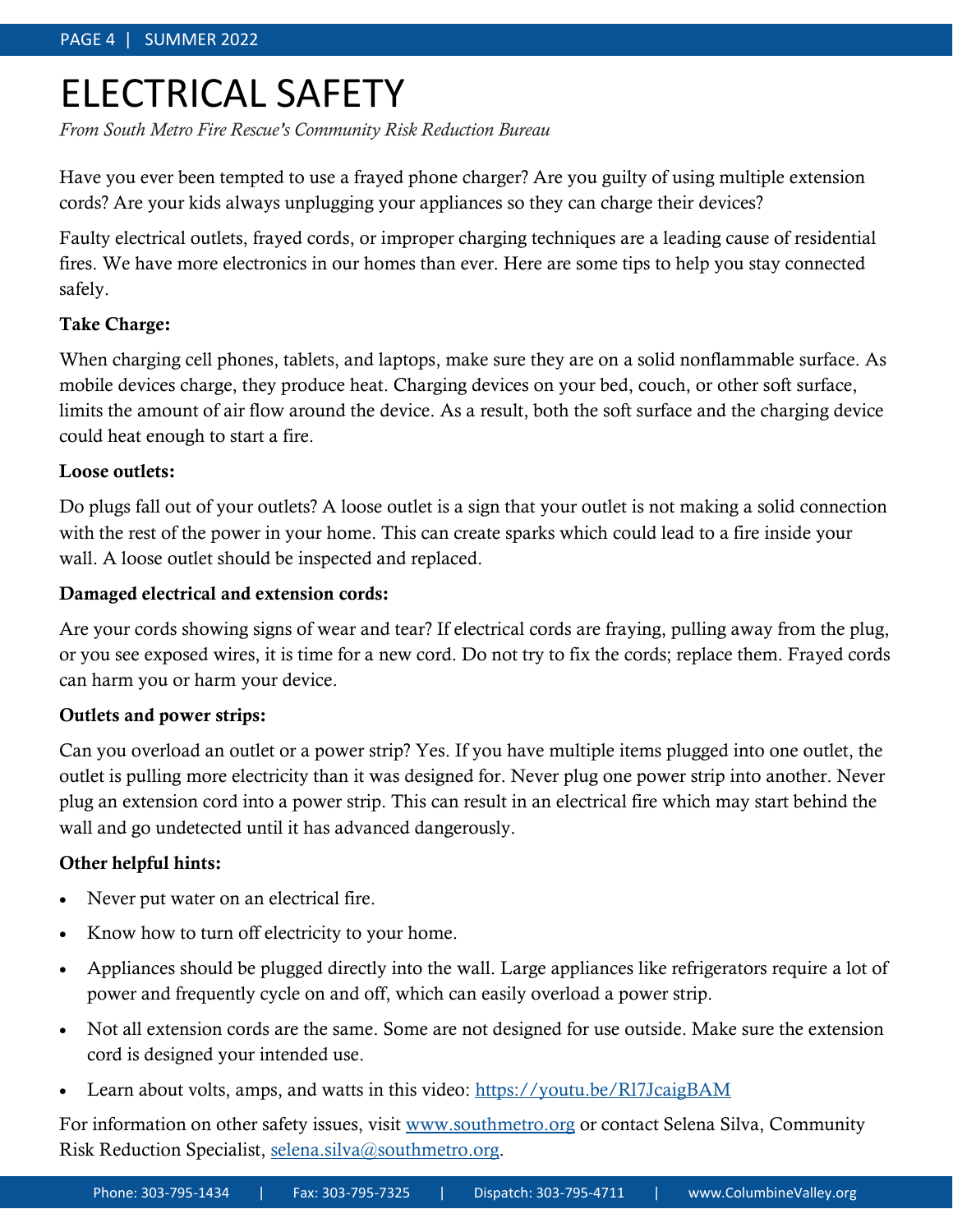# WATER MAIN REPLACEMENT PROJECT

Denver Water has completed Phase 1 of the water main replacement project and moved on to Phase 2.

This second phase will last approximately three months and includes:

- Fairway Lane from Club Lane to Damsire Drive (approx. one month)
- Driver Lane and Cleek Way (approx. one month)
- Wedge Way (approx. one month)

Future phases include:

• On the golf course, from the cul-de-sac on Niblick Lane to the cul-de-sac on Driver Lane (to be completed in the fall/winter months)

The Town's Board of Trustees will soon be discussing follow up street work to begin next summer.

Denver Water will provide a reminder notice on the front door of impacted properties one to three days prior to work beginning on your street. Working hours are typically Monday-Friday, 7:30 a.m.-5:30 p.m., but emergency operations outside of those times may be necessary. Denver Water will notify homes directly who will be impacted by temporary water outages or shut-offs. Residents may contact Denver Water Customer Care at 303-893-2444 or visit www.denverwater.org/pipes for additional information.

# TRASH AND RECYCLE CONTAINERS

Please remember to practice good trash can etiquette. While some HOA's require trash and recycle bins to be stored in your garage or out of sight, others rely on residents to do so on their own accord. Be sure to know what rules your HOA has in place to avoid potential fines. Additionally, the Town has adopted set hours at which trash and recycle should be at the curb. Bins should be out no earlier that one hour before sunset the day prior to trash/recycle service, and no later than 9:00 p.m. the day of trash/recycle service.

# GARAGE SALES

As a reminder, individual garage sales are prohibited in Columbine Valley. Each HOA is permitted to have one coordinated event each calendar year at which residents can open their homes, yards, or garages for an annual purge of unwanted items. Check with your HOA to see if they have scheduled an event this year. Please visit the Town's website for more information.

# LEASH REQUIRED

Columbine Valley has a leash law requiring all dogs be on a leash, in the hands of a competent person, when off your own property. Dogs should not be allowed to run free, and you will receive a citation for the offense. As a reminder, the Columbine Country Club is private property and trespassing laws are enforced.